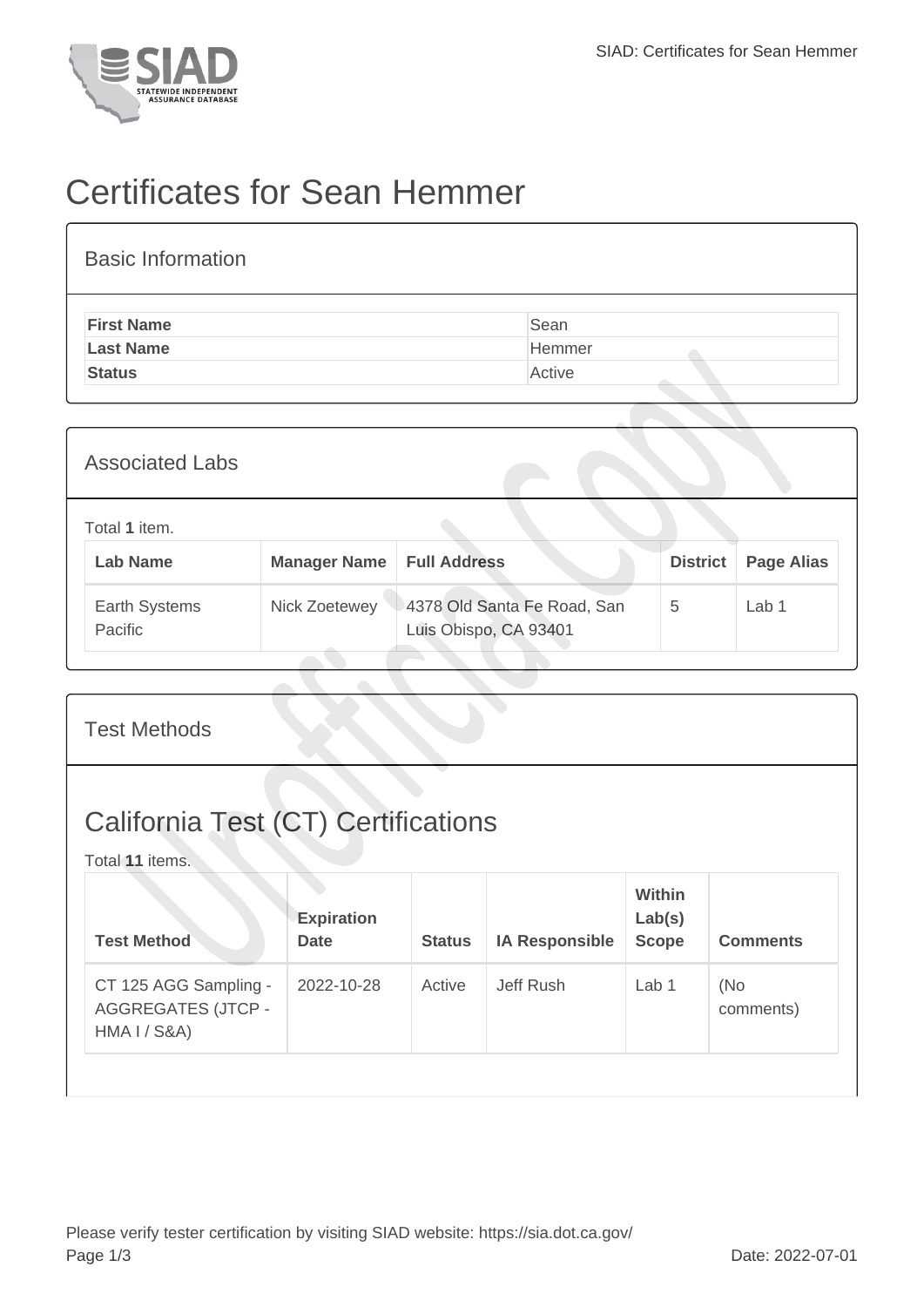

| <b>Test Method</b>                                                    | <b>Expiration</b><br><b>Date</b> | <b>Status</b>  | <b>IA Responsible</b> | <b>Within</b><br>Lab(s)<br><b>Scope</b> | <b>Comments</b>   |
|-----------------------------------------------------------------------|----------------------------------|----------------|-----------------------|-----------------------------------------|-------------------|
| CT 125 HMA Sampling -<br>HMA (JTCP - HMA I)                           | 2022-10-28                       | Active         | <b>Jeff Rush</b>      | Lab <sub>1</sub>                        | (No<br>comments)  |
| CT 231 Relative<br>Compaction - Nuclear<br>Gage                       | 2020-10-28                       | <b>Expired</b> | <b>Jeff Rush</b>      | Lab <sub>1</sub>                        | (No<br>comments)  |
| CT 375 AC Density by<br>Nuclear Gage                                  | 2020-10-28                       | <b>Expired</b> | <b>Jeff Rush</b>      | Lab <sub>1</sub>                        | (No)<br>comments) |
| CT 504 Air Content of<br><b>PCC - Pressure Method</b><br>(JTCP - PCC) | 2023-11-10                       | Active         | Sarbjit Grewal        | Lab <sub>1</sub>                        | (No<br>comments)  |
| CT 518 Unit Weight -<br>PCC (JTCP - PCC)                              | 2023-11-10                       | Active         | Sarbjit Grewal        | Lab <sub>1</sub>                        | (No<br>comments)  |
| CT 539 Sampling Fresh<br>Concrete (JTCP - PCC)                        | 2023-11-10                       | Active         | Sarbjit Grewal        | Lab <sub>1</sub>                        | (No<br>comments)  |
| CT 540 Making<br>Cylinders - PCC (JTCP -<br>PCC)                      | 2023-11-10                       | Active         | Sarbjit Grewal        | Lab <sub>1</sub>                        | (No<br>comments)  |
| CT 543 Air Content of<br>PCC - Volumetric<br>Method (JTCP - PCC)      | 2023-11-10                       | Active         | Sarbjit Grewal        | Lab 1                                   | (No<br>comments)  |
| CT 556 Slump - PCC<br>(JTCP - PCC)                                    | 2023-11-10                       | Active         | Sarbjit Grewal        | Lab 1                                   | (No<br>comments)  |
| CT 557 Temperature -<br>PCC (JTCP - PCC)                              | 2023-11-10                       | Active         | Sarbjit Grewal        | Lab 1                                   | (No<br>comments)  |